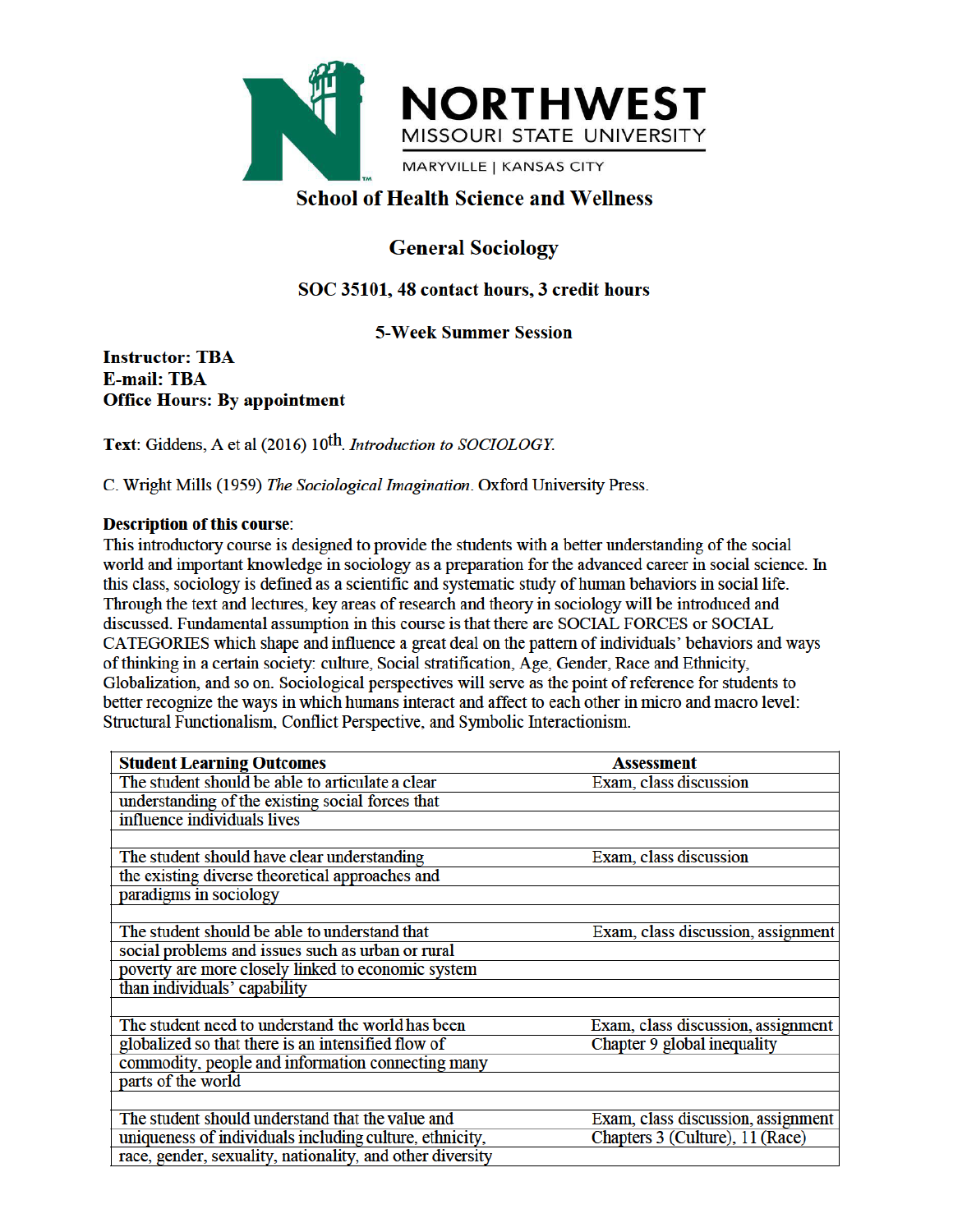



**MARYVILLE | KANSAS CITY** 

### **Instructional Methods and Techniques:**

This course will be delivered fully online, and all instructional methods and assessments outlined as follows will be adapted to this format on Canvas. This course will use mainly lecture and class discussion with various topics in sociology. It utilizes textbook, supplementary reading materials, and films for discussion and assignments.

### **Course Requirements: Homework Assignment and Exams**

There are two homework assignments (20 points worth each) in the course. The homework assignment is to write Reaction Papers typed in double-space on a theme that we will discuss in class. The late hand-in of the assignments will be graded with deducted points.

In this course, there are four examinations (total 240 points). Each exam consists of objective questions, (count all equally). Each examination is to be taken as scheduled. There is no individual make-up examination. The decision about the date of make-up exam will follow the departmental policy.

### **Course Outline/Major Topics covered:**

This course will cover the followings: Three theoretical perspectives, basic logics in research methods, evolution of society, culture, group and organization, social stratification, global inequality, race and ethnicity, health and society, and population study.

#### **Finals:**

or the assignments will be graded with deducted points.<br>In this course, there are four examinations (total 240 points). Each exam consists of objective questions,<br>(count all equally). Each examination is to be taken as sch In this course, there are four examinations (total 240 points). Each exam consists of objective questions,<br>(count all equally). Each examination is to be taken as scheduled. There is no individual make-up<br>examination. The In this course, there are four examinations (total 240 points). Each example only count all equally). Each examination is to be taken as scheduled. There is no individual make-up examination. The decision about the date of (count all equally). Each examination is to be taken as scheduled. There is no individual make-up<br>examination. The decision about the date of make-up exam will follow the departmental policy.<br>Course Outline/Major Topics co

#### **Grading:**

Course Outme/Mapor Toptes covered:<br>This course will cover the followings: Three theoretical perspectives, basic logics in<br>research methods, evolution of society, culture, group and organization, social<br>stratification, glob This course will cover the nollowings: Three ineoretical prespectives, basic logics in<br>research methods, evolution of society, culture, group and organization, social<br>stratification, global inequality, race and ethnicity, research methods, evolution of society, culture, group and organization, social<br>stratification, global inequality, race and ethnicity, health and society, and population<br>study.<br>Finals:<br>fram emergency occurs that prevents t stratineation, giobal mequality, race and eminicity, neatin and society, and population<br> **Finals:**<br> **Final course grade will be calculated based on the work in the course completed to that point<br>
in time and the faculty me Finals:**<br> **Finals:**<br>
If an emergency occurs that prevents the administration of a final examination, the student's<br>
final course grade will be calculated based on the work in the course completed to that point<br>
in time a **Finals:**<br> **If an emergency occurs that prevents the administration of a final examination, the student's<br>
final course grade will be calculated based on the work in the course completed to that point<br>
in time and the fac Firan endoted is the subject of the subject in the subject of the subject of the subject of the subject of the memoric frime and the faculty member's considered judgment. Final exams will not be rescheduled, and a grade** Fractional course grade will be calculated based on the work is<br>time and the faculty member's considered judgment. I<br>nd a grade of "I" will not be given as a result of the mis<br>**Frading:**<br>Tinal grade will be based on a sca man voltage with the calculation of the work in<br>time and the faculty member's considered judgment. F<br>nd a grade of "T" will not be given as a result of the mis<br>**Frading:**<br>inal grade will be based on a scale of 240 points and a grade of "I" will not be given as a result of the mis-<br> **Srading:**<br>
Srading:<br>
inal grade will be based on a scale of 240 points constite<br>
oints), 40 points homework assignments, and 40 points<br>
neasured by counting r **Example 18**<br>
Frading:<br>
inal grade will be based on a scale of 240 points constit<br>
oints), 40 points homework assignments, and 40 points<br>
reasured by counting regularly and irregularly by instruct<br>
isturb class process su Frading:<br>
Sinal grade will be based on a scale of 240 points constit<br>
oints), 40 points homework assignments, and 40 points<br>
neasured by counting regularly and irregularly by instru-<br>
isturb class process such as continuo Final grade will be based on a scale of 240 points constitions), 40 points homework assignments, and 40 points<br>
inclusions, 40 points homework assignments, and 40 points<br>
inclusions are also continuous talking with neight

| Percent      | Grac |
|--------------|------|
| $90 - 100\%$ | A    |
| 80-89%       | B    |
| $70 - 79%$   | €    |
| $60 - 69\%$  | D    |
| $0-59%$      | F    |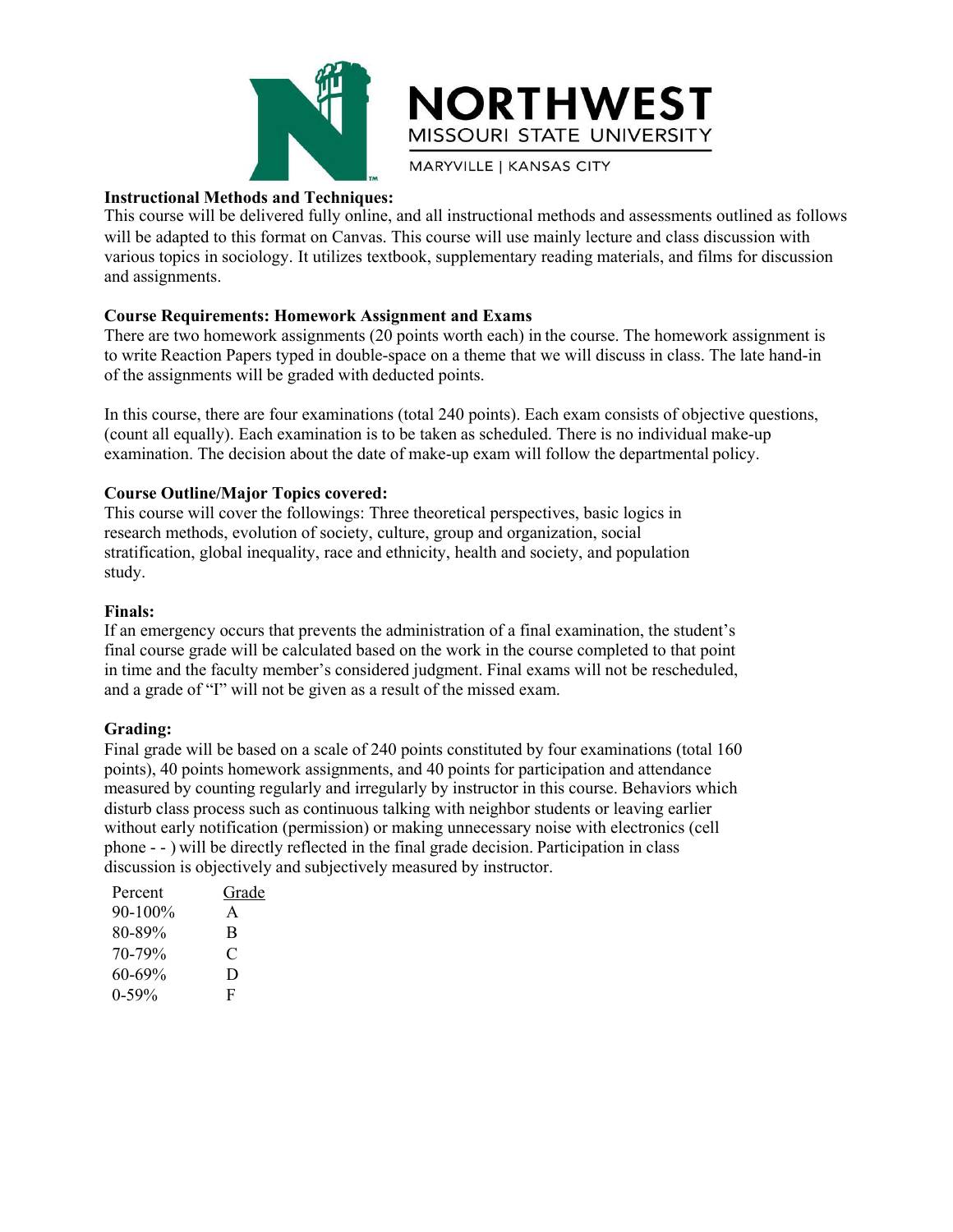

Code of Academic Integrity Policy:<br>
The students, faculty, and staff at Northwest endeavor to sustain an exacedemic work, that acknowledges the authorized aid provided by an and that enables equitable student evaluation. THE ST<br>
MISSOURI STATE UNIVERSITY<br>
The students, faculty, and staff at Northwest endeavor to sustain an environment that values honesty in<br>
academic work, that acknowledges the authorized aid provided by and intellectual c MORTHWEST<br>
MISSOURI STATE UNIVERSITY<br>
Code of Academic Integrity Policy:<br>
The students, faculty, and staff at Northwest endeavor to sustain an environment that values honesty in<br>
and that acknowledges the authorized aid pr MISSOURI STAT<br>
MISSOURI STAT<br>
MISSOURI STAT<br>
MARYVILLE | KANSAS<br>
MARYVILLE | KANSAS<br>
MARYVILLE | KANSAS<br>
MARYVILLE | KANSAS<br>
MARYVILLE | KANSAS<br>
MARYVILLE | KANSAS<br>
MARYVILLE | KANSAS<br>
MARYVILLE | KANSAS<br>
MARYVILLE | KANSA Sustaining academic Integrity Policy:<br>
Sustaining academic Integrity Policy:<br>
The students, faculty, and staff at Northwest endeavor to sustain an environment that values honesty in<br>
and dhat enables equitable student eval **VALUE OF THANCEST WEST THE UNIVERSITY**<br>
Code of Academic Integrity Policy:<br>
The students, faculty, and staff at Northwest endeavor to sustain an environment that values honesty in<br>
academic work, that acknowledges the aut MORTHIWESTY<br>
MISSOURI STATE UNIVERSITY<br>
MARYVILLE | KANSAS CITY<br>
The students, faculty, and staff at Northwest endeavor to sustain an environment that values honesty in<br>
The students, faculty, and staff at Northwest endeav MISSOURI STATE UNIVERSITY<br>
Code of Academic Integrity Policy:<br>
The students, faculty, and staff at Northwest endeavor to sustain an environment that values honesty in<br>
academic work, that acknowledges the authorized aid pr **Should be especially attentive to academic integrity Policy:**<br>The students, faculty, and staff at Northwest endeavor to sustain an environment that values honesty in<br>academic work, that acknowledges the authorized aid pro **Code of Academic Integrity Policy:**<br>The students, faculty, and staff at Northwest ende<br>academic work, that acknowledges the authorized<br>and that enables equitable student evaluation.<br>Sustaining academic integrity at Northw

Code of Academic Integrity Policy Fortest<br>
The students, faculty, and staff at Northwest endeavor to sustain an environment that values honesty in<br>
academic work, that acknowledges the authorized aid provided by and intell Ine students, nacury, and start at Normwest eneasyor to sustain an environment that values nonesty in<br>academic work, that acknowledges the authorized aid provided by and intellectual contributions of others,<br>and that enabl academic work, mat acknowledges the authorized ata provided by and intellectual contributions or oners,<br>Sustaining academic integrity at Northwest is the responsibility of the entire university community. The<br>Suate of the Sustaining academic integrity at Northwest is the responsibility of the entire university community. The Vatale of the educational experience, the reputation of Northwest's courses of study and degrees, and the university' Sustaining academic integrity at Northwest is the responsibility of the entire university community. The value of the educational experience, the reputation of Northwest's courses of study and degrees, and the university's value or the equicational expendience, the repluation of Northwest's courses or study and degrees, and the multiversity's mission of ensuring student success—each of these depends on diffuse academic integrity.<br>Students be university s mission of ensuring student success—eaen of these depends on dirtuse academic integrity.<br>Students bear the responsibility of performing with academic integrity in all academic situations. Students<br>should be es Students bear the responsibility of performing with academic integrity in all academic situations. Students should be especially attentive to academic integrity whenever submitting academic work for evaluation, honors, or Students bear the responsibility of performing with academic integrity in all academic situations. Students Absolud be especially attentive to academic integrity whenever submitting academic work for evaluation, bhonors, o Students are responsible for understanding the eight areas of academic behavior which<br>Academic Integrity: (1) knowingly obtaining unauthorized aid or information; (2) kn<br>unauthorized aid or information; (3) committing plag

http://www.nwmissouri.edu/policies/academics/Academic-Integrity.pdf Students are responsible for understanding the eignt areas of academic behavior when violate the Code of Academic Integrity: (1) knowingly obtaining unauthorized aid or information; (2) knowingly giving<br>unauthorized aid or

Acconderm integrity: (1) Knowlingy oottaining unauronized at of information; (2) knowingly giving<br>unauthorized aid or information; (3) committing plagiarism from written, electronic, or intermet sources; (4)<br>misrepresentin unautmortzed at or information; (3) committung plagrams from written, electrone, or interest sumerisery<br>emistepresenting facts or data; (5) offering bribes; (6) using library resources unethically; (7) using computer<br>resou mistepresenting racts or data; (5) othering priose; (6) using interapty resources unenheally; (7) using computer<br>resources unenheally; and (8) knowingly assisting in any of the above practicuse.<br>Failure of the course, and resources unemcanty; and (8) knowingly assisting in any of the above practices.<br>Any student who violates the Code of Academic Integrity Panel at Northwest, which may recommend<br>failure of the course, and review by the Acade Any student who violates the Code of Academic Integrity may receive a course-level sanction, such as failure of the course, and review by the Academic Integrity Panel at Northwest, which may recommend<br>administrative sancti Any student who Violates the Code of Academic Integrity pay receive a course-level sanction, such as<br>
failure of the course, and review by the Academic Integrity Panel at Northwest, which may recommend<br>
administrative sanc rature or the course, and review by the Academic Integrity Panel at Normwask, when may recommend<br>administrative sanctions, including dismisaal from the university. Please refer to the following link to view<br>Northwest Misso **Family Educational Rights and Privacy Act (FERPA)** Policy:<br> **Family Policy:**<br> **Family Education**: **Family Colicity** and **Anti-Harassment Policy**<br> **Family, staff, students, and third parties that is free of illegal discrim NON-Discrimination and Anti-Harassment Policy**<br> **Non-Discrimination and Anti-Harassment Policy**<br> **Non-Discrimination and Anti-Harassment Policy**<br>
Rochhorst Missouri State University (the "University") is committed to main **Non-Discrimination and Anti-Harassment Policy**<br>Northwest Missouri State University (the "University") is committed to maintaining an environment for all<br>actualy, staff, students, and third parties that is free of illegal of student education records. Basically, the law says that no one outside the institution shall have access to Normwest Museum bate University (in "Chiversity y is committed to manitaling an environment or an<br>ideality, staff, students, and third parties that is free of illegal discrimination and harassment. In keeping<br>with that pol

matury, star, students, and miral parties that is free of illegal discrimination and narassment by or against any faculty, staff<br>member, student, applicant for admissions or employment, customer, third-party supplier or an with that poincy, the University promotion stigscrimination and narassment by or against any iteruly, start and present of collectively the "University Community") because of their race, color, religion, national origin, s member, student, applicant for admissions or employment, customer, third-party supperson (collectively the "University Community") because of their race, color, religion sexual orientation, generic dentity, pregnancy, ance

http://www.nwmissouri.edu/policies/academics/Family-Educational-Rights-and-Privacy-Act.pdf